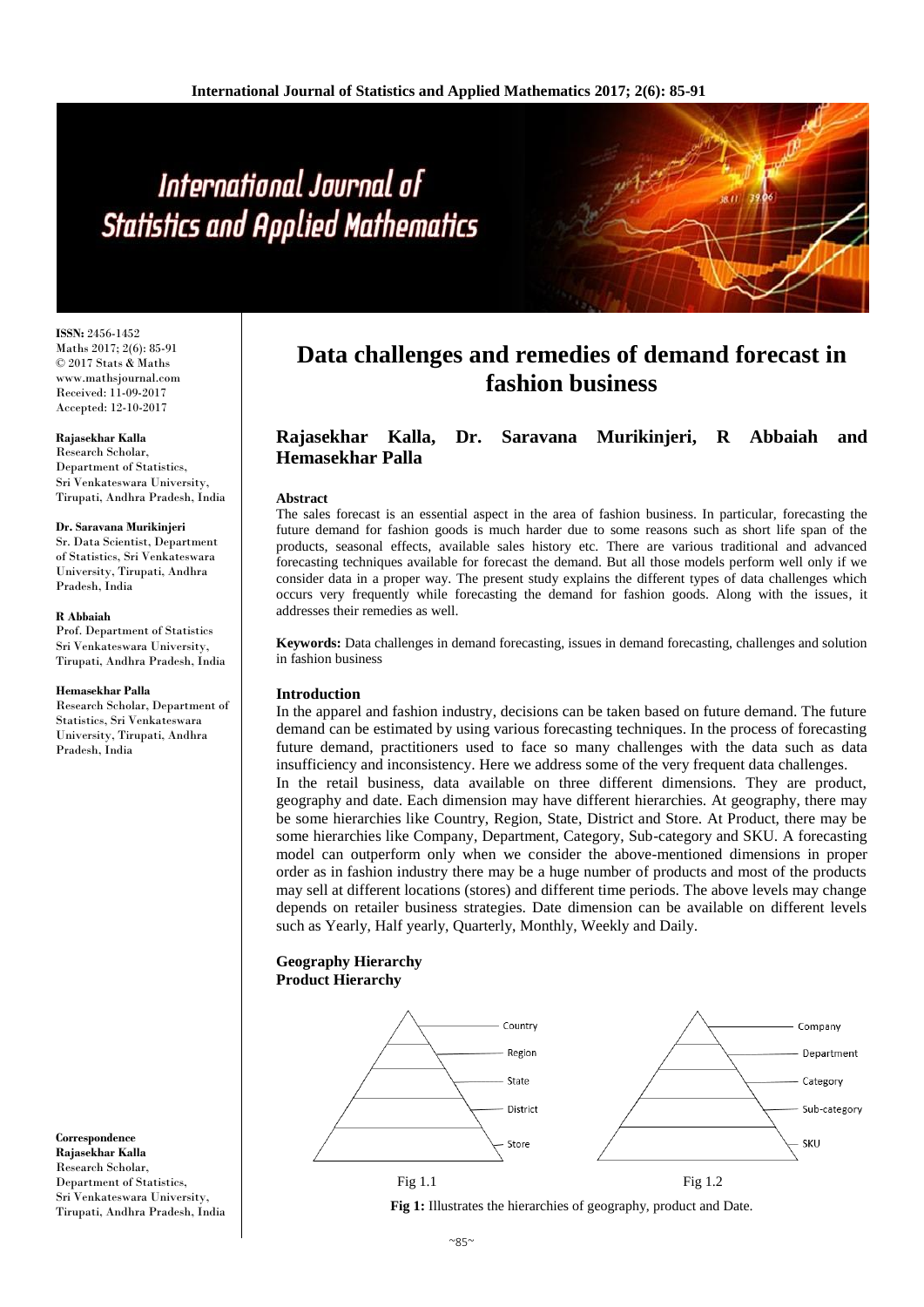In the dataset which we use to forecast the demand must be the combination of above two-dimension data. If we do not consider the data in proper order, we may face so many data challenges.

# **Issues**

In the retail business, there are so many challenges. Here we address very frequent issues. They are

- 1. Standard Discount
- 2. Product Status
- 3. Product Life Cycle
- 4. Price Change
- 5. Historical Data Duration
- 6. Product Line Extension
- 7. Segmentation
- 8. Aggregation Levels
- 9. Missing values
- 10. Outliers
- 11. Demand Factors

# **Standard Discount**

In retail business, most of the retailors used to implement various sales promotion techniques to increase sales, attract new customer and to retain current customers. Consumers would almost always choose an item that cost less even if two products are practically similar in terms of features. In generally customers always expect minimum discount on most of the product. On some products, there may not be any discounts as they are in high-demand. This discount may change from product to product based on their demand. There is no need to considered all the geo-prods sales history into the demand modelling. Because the geo-prod which do not have discounts or very less discounts may spurious the effect estimates and the estimated coefficients are not reliable. So, a modeler need to be very careful about the geo-prod which need to be included into the model data. For example, a geoprod has 10 weeks of sales history. In these 10 weeks of sales history, first 3 weeks it doesn't has discounts. From week 4 to 5 it has 5% discount. From 6 weeks on wards it sold for 20% discount. Now the question is which weeks information has to consider into the model data?

# **Remedy**

To overcome this issue, we need to define a threshold value. It specifies the minimum discount percentage that regular shoppers expect before they purchase products. This specification may change from product to product. For apparels, we can specify 15% of minimum standard discount and for footwear it may be 20%.

Based on this threshold value, we filter the data. It means, the products which have more discount then we specified for those products can be considered as the modelling data. The products which do not satisfy (i.e., products which have a lesser discount than the specified discount) the observations can be ignored from the modelling data. In the above example, if we specify the threshold value is .10(10%) then we can consider observations from week 6 to week 10.

# **Product Status**

Retail businesses must balance inventory, price and promotions to maintain profit levels. In the process of maintaining inventory, most of the products goes through two stages. They are active stage and clearance stage. When a product is in-demand then that product considered under the active stage. When a product is not in-demand or end of its

life cycle, then that product considered under clearance stage. In particular, clearance sales are used as a promotional strategy by many companies as an inventory management. The main objective of clearance sale is to reduce excess inventory levels in a store. By minimizing inventory levels, we can maximize shelf space for in-demand products helps maintain sales levels and profits. At end of the product life cycle, sales are unstable due to so many reasons such as broken assortments, incorrect inventory levels, season changes, product discontinue, etc. So, that product gets moved to clearance stage from active stage. Once a product moved to clearance stage, no need to consider all the clearance stage sales history into the demand model.

## **Remedy**

To overcome this issue, we need to specify a threshold value which determine how many weeks of clearance history need to be consider from its initial clearance week. For example, we specified that the threshold value 25 weeks. It means the products which exceed 25 weeks of initial clearance sales are unstable and can be ignored. So, we need to consider the clearance sale products which do not exceed the threshold value.

#### **Product Life Cycle**

There are four stages in every product life cycle. They are Introduction stage, Growth stage, Maturity stage and Decline Stage.

# **Introduction Stage**

At the introduction stage, business seeks to build product awareness and develop a market for the product. In this stage, product introduces with high promotions and lesser prices to build market share rapidly.

# **Growth Stage**

At this stage, company's sales and revenue start s increasing also retailer seeks to increase brand value and market share. I this stage, retails have to face competition along with market share. Here retailer has to maintain product quality and additional features may be added. Price is stable or may increase as increasing demand with little competition.

#### **Maturity Stage**

At this stage, the retailer has to maintain brand importance and sales continued to grow but not as compared to the past. The main objective to maintain market share while maximizing profits. Prices may be lower because of the competition.

# **Decline Stage**

At this stage, a product may not have good importance as customer taste has been changed. Here retailer has to maintain the product, reduce cost and finding the new users. If there is no profit from the product, discontinue it and sell the remaining inventory to another firm who is willing to sell that product.

Every product passes through these stages. The product life cycle applies to all types of products like branded and category. But their life span changes from product to product. Some type of products may have long life span and some products may be very less. For example, foot wear may have long life span and swim suits may have very less life span. Every retailer always attempts to maximize the profit and revenue over the entire life cycle of the product. In order to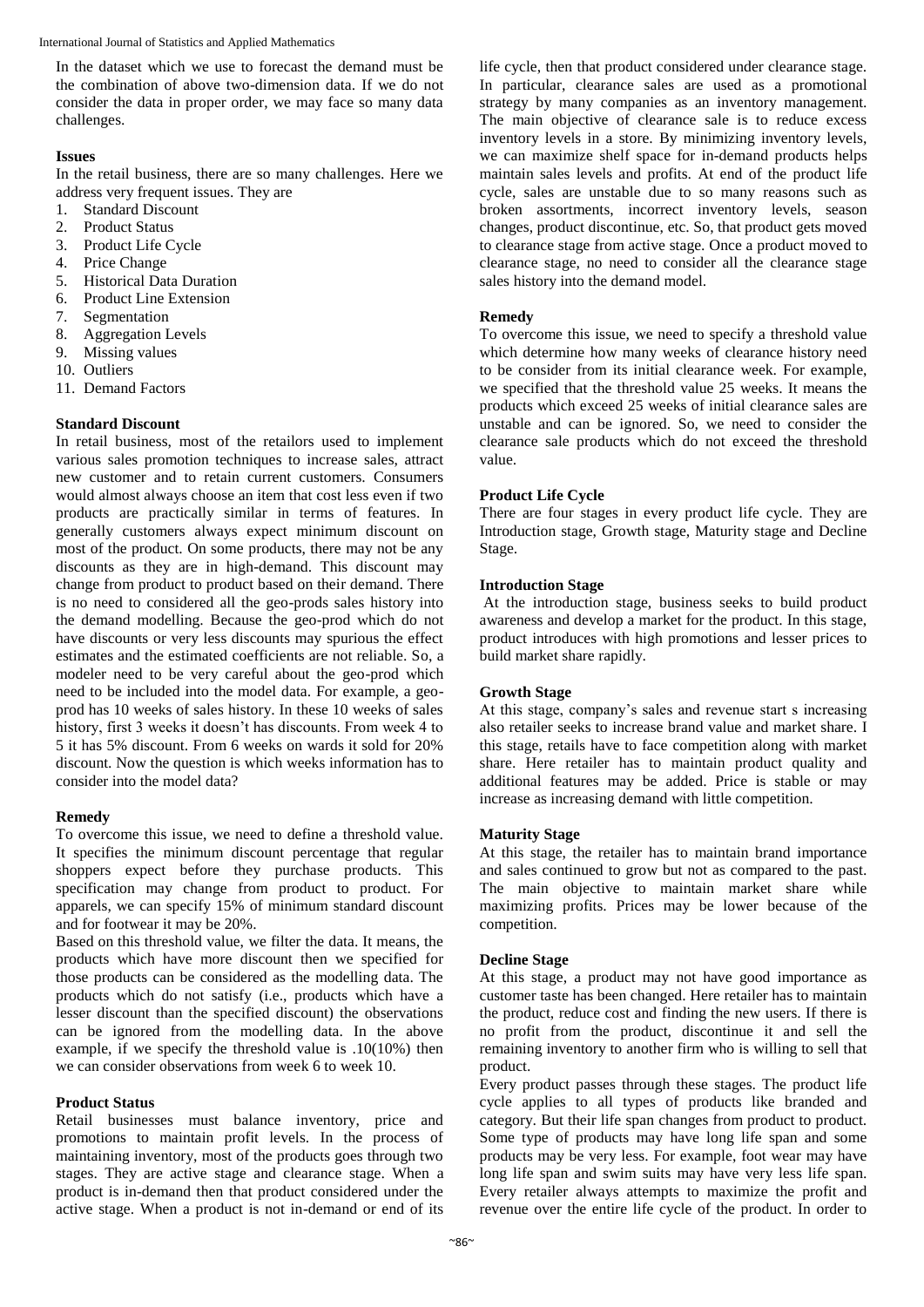International Journal of Statistics and Applied Mathematics

achieve the desired levels of profit, an introduction of the new product is crucial. After a certain number of periods from the initial introduction of products, it may face some issues such as broken assortments, shelf placement at the stage of decline. If a product is selling and has broken assortment, the result is low sales units. If we use sales history of these product complete life span, results may not be reliable because at end of the product life span sales pattern is unstable.

Also, demand might be too unstable for modelling at beginning of the product life cycle. This is because products can be stocked in middle of the week or the inventory data not reliable.

# **Remedy**

To overcome product life cycle difficulty, we need to define minimum and maximum threshold values. If a product life span exceeds those thresholds (below to the minimum threshold and more than maximum threshold), then we can exclude those records from the model data. We can fix these thresholds based on product purchase behaviour. It may change from one product to another product.

There are so many statistical distributions that can be used to model reliability data. In particular, two distributions are most commonly used and very simple distributions. They are exponential distribution and gamma distribution.

**Exponential Distribution:** Most practicioners used to prefer exponential distribution as it is very simple to use. The probalitity density function of the exponential distribution is defined as

 $f(t) = \lambda e^{-\lambda t}$ 

Where t: is the random variable which represents time.

 $\lambda$ : is the parameter of the distribution.

 $\lambda=1/m$ ; where m is the mean time between the random variable t.

Depending on  $\lambda$ , f(t) will be scaled differently.



**Gamma Distribution:** It is a flexible life distribution model that offer a good fit to some sets of product life data. A random variable t that is gamma-distributed with shape α and rate β is denoted

t~Γ(α,β)≡Gamma(α,β)

The general formula for the probability density function of the gamma distribution is

$$
f(t; \alpha, \beta) = \frac{\beta^{\alpha} t^{\alpha - 1} e^{-\beta t}}{r(\alpha)}
$$
 for t>0 and  $\alpha, \beta > 0$ 

Where  $\Gamma(\alpha)$ : is a complete gamma distribution.

- α : is shape parameter
- β : is scale parameter



# **Price Change**

A business can use different types of pricing strategies when selling a product. The of each product can be set to maximize the revenue and margins. Pricing is very important component in the demand estimation. Based on the price of a product, consumer decides whether to purchase a product or not. Hence, correct setting price decisions are key to success in retail business. Business gives discounts on products to sell in high quantities. These discounts may be in the form of markdowns or promotions or etc. In retail business, prices are two types. They are standard prices and current prices. Standard prices are nothing but the price of a product when it introduced into the market. Current price is the price which is after removing markdowns or promotional cost from the standard price. When product introduced into the market, standard price and current price may be the same for most of the products as there won't be markdowns or promotions at initial period. But most of the product get price reduction in their life cycle. They get varied once business start giving discounts on products. These variations may change from product to product. Some products may be varied very low and some products may be varied very high. A demand model need to be consider only required price discounted observations. If we consider all the price values (with discounts and without discount), the results may not be reliable and inconsistent. So first, we need to select only required prices differenced observation from the product sales history.

# **Remedy**

This filtering can be done based on the price ratio. Price ratio is the ratio of current price to standard price. If price ratio is close to 0 (i.e., current and regular prices both are same) then those records can be ignored from the model data. We should specify a threshold value and the geo-prod which has price ratio is lesser than the specified threshold value can be ignored. For example, the specified value is **.**2 (i.e., a geoprod price ratio value is 20%) then the observations with price ratio is lesser than **.**20 are excluded from the modelling. Also, remove the observation with price ratio greater than 1 as actual price exceeds regular price.

# **Historical Data Duration**

Demand forecasts would always depend on historical data. An accurate, statistically generated forecast has several components such as seasonality effect, cyclical effect and trend effect. There must be sufficient historical data to extract all of these components to generate a forecast for future period. In most of the cases there should be at least 2 years of previous data. But even when there is no sufficient historical data, forecast is still possible.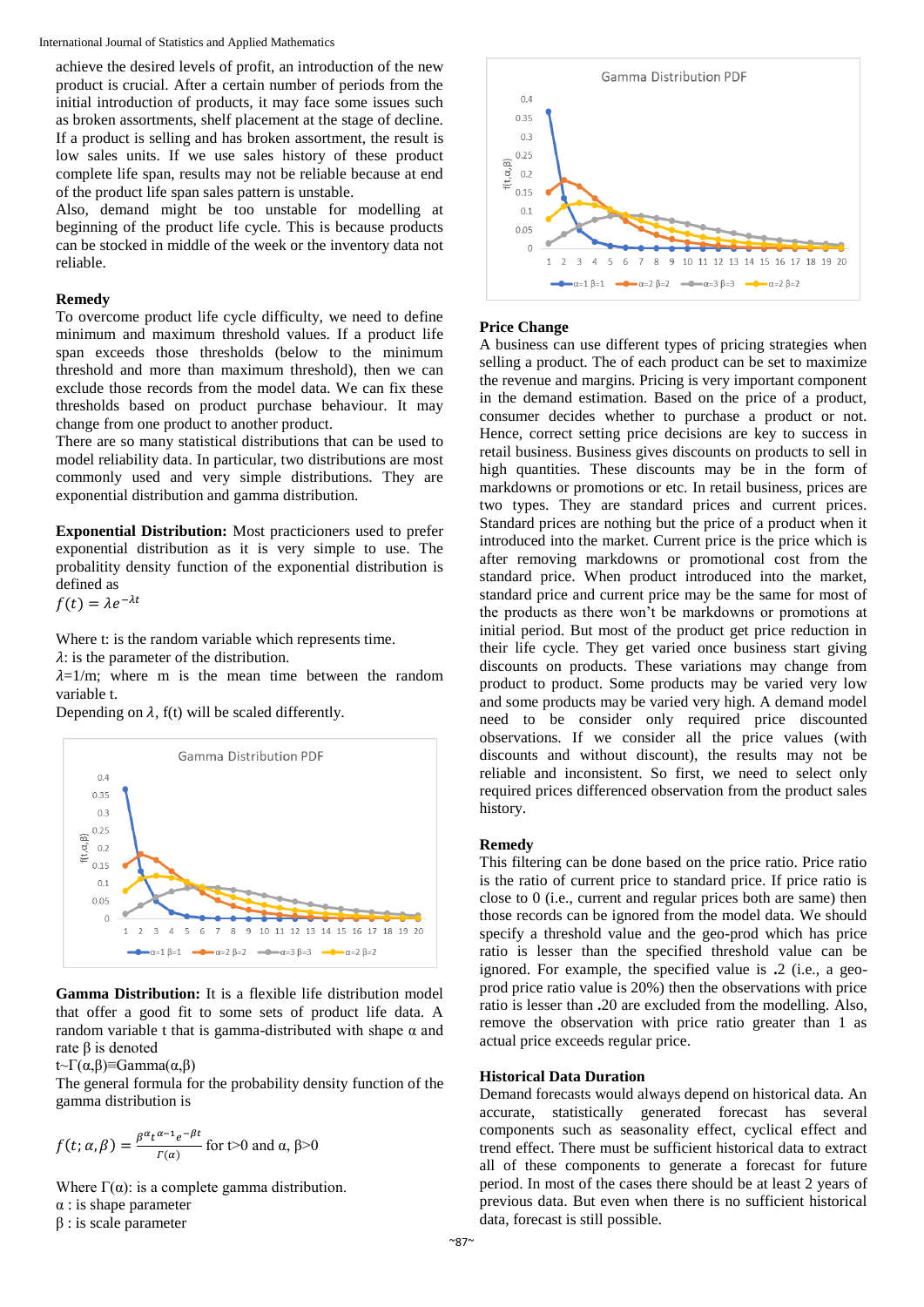International Journal of Statistics and Applied Mathematics

There are so many challenges associated with demand forecasting when data is limited. There are numerous statistical methods available to forecast the demand. To make more accurate forecasts, we need to combine historical data with forecast models. In the retail business, there are some geo-prods which may have more than 5 years of historical data. If we consider the entire available historical data, it would lead to inefficient estimates (i.e., under forecast or over forecast). Because there is a significant difference between current prices response to very beginning (ex: before 5 years) pricing responsiveness.

# **Remedy**

To make the more accurate forecast, we need to be considered only last 3 years of historical data. If we go beyond the 3 years, we can't predict better estimates as the huge variability in the sales and price pattern. If we are using weekly data, then recent 156 weeks information is enough for a GP.

# **Product Line Extension**

Forecasting new product introductions is becoming important as product life cycle is short and assortment turnover the increases. In particular, it is very difficult in retail sector such as fashion, electronics, books, etc. Forecast demand for new product is very hard as we don't get historical data for that product. But forecast the demand is still possible by considering information from the similar types of products under the same category.

In the retail business, each store is classified into two categories. They are comparable store and non-comparable store.

Comparable store: Comparable stores are also called as wellestablished stores. The store which operates from long enough to establish a stable sales patterns is known as comparable stores. If stores are comparable, then sales and revenue can be compared with previous year.

Non-Comparable store: Noncomparable stores are also called as newly opened stores. The stores which do not have good enough sales history to establish a stable sales patterns are called as non-comparable stores. If stores are noncomparable, it doesn't support to compare one-year sales or revenue values with previous years values.

If a store is non-comparable, then forecasting demand for that store is very difficult. To overcome this difficulty, we need to look for the similar type of stores. The similar type of store means the store which opened in the same location, sells a similar type of products and it should be comparable then those stores are called as like stores. Using that store's information, we can forecast future demand for the noncomparable stores.

We can classify products also into two categories. They are established products and new products. Established products are the products that are analogous to one have similar timeseries patterns because they appeal to similar customer taste, have comparable levels of competition in the market. and new products are the products which introduced recently into the market. If we want to forecast demand for the newly introduced product, we need to use established products or like products. Once we have identified the data related to the item in the group, you can use that data to build a model to

simulate the product or forecast how it performs in the market.

# **Remedy**

To address this type of problems, we need to fix a threshold value. If a product life cycle is lesser than the specified threshold value, then we can use like products to forecast the demand.

# **Data Segmentation**

In figure 1, there are some hierarchies for geography, product and date. From these hierarchies, we need to form homogeneous groups. Because one category products price responsiveness may change to another category. For example, Men's apparel price responsiveness may vary from Kid's apparel price responsiveness. To overcome this issue, data needs to be grouped/segmented based on business rules.

A segment is defined as the subset of geography and product. To create a segment, select a parent level anywhere in the modelling hierarchy for geography and product. All the child levels under the parent level are included in the same segment. A segment can be created at any level of the geography and product. All the nodes within the segment are homogeneous. For example, if a segment is created for men's apparel, then all the men's apparel related SKU's should come under this segment.



**Fig 2:** Illustrate of taxonomy the levels.

Taxonomy choices determine scope, scale and complexity of the development effort. The main objective of the problem is to avoid the over or under engineering the design. When making taxonomy and granularity choices in the hierarchies, the natural segment for the retailer is preferred. In figure2, a region from the geography and Department from the Product hierarchy is preferred as under those levels there won't be a big difference in price response (i.e., similar characteristic). From the above hierarchy, the selected levels are the natural segment levels.

# **Aggregation Levels**

Once data taxonomized, each segment needs to be aggregated to required level and build models separately on each segment. Because at Store Keeping Unit (SKU) level data is unstable, inconsistent and insufficient. No model can predict better estimates at SKU level. We can determine the best level by visualize the data. In our hierarchy, we created segments at Region in Geography and Department in Product hierarchy. If we aggregate a segment to Region and Category level, plot looks as shown below.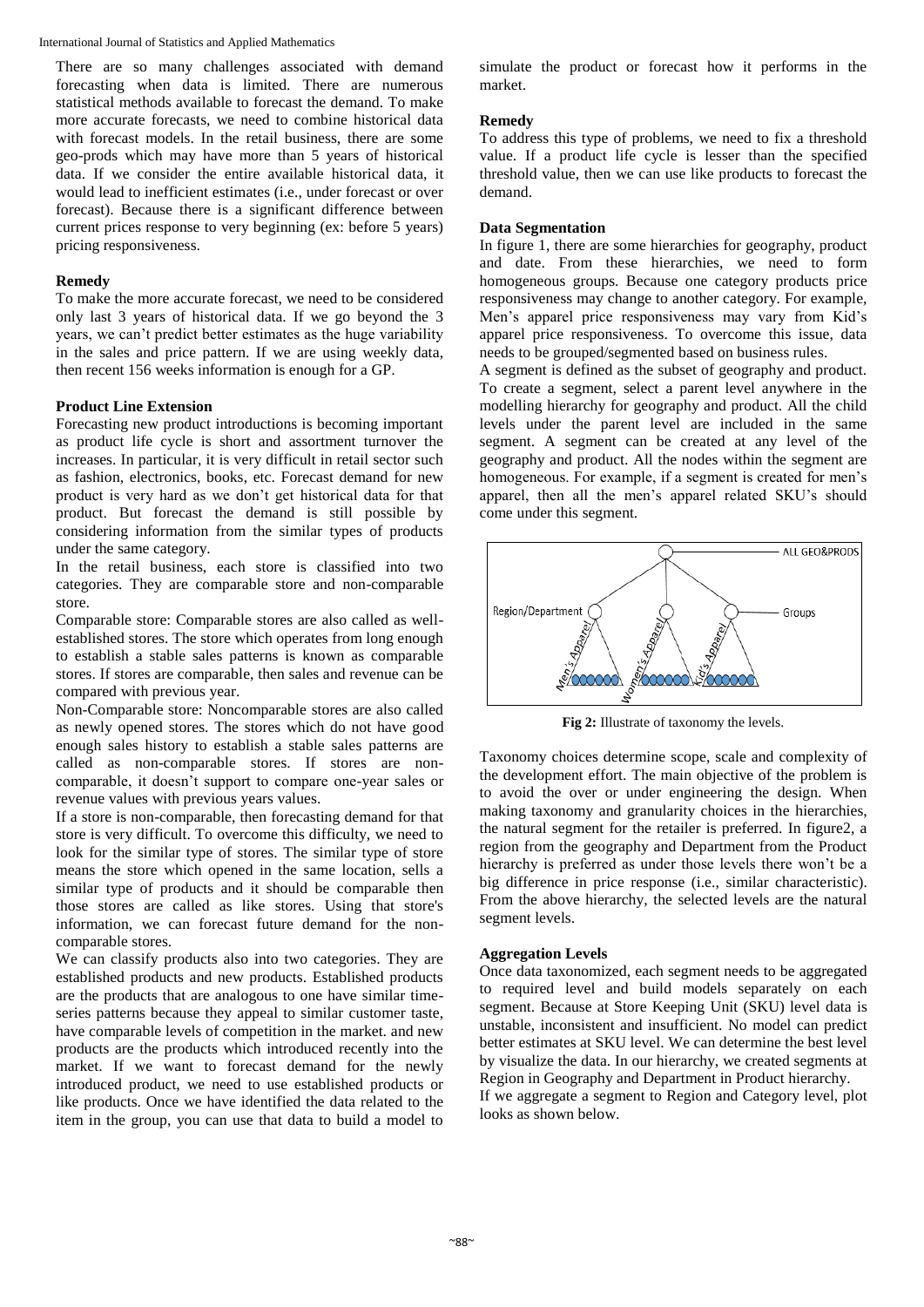

**Fig 3:** It illustrates the sales pattern of a geo-prod at Region and Category level.

If we aggregate a segment to State and Sub category level, plot looks as shown below.



**Fig 4:** It illustrates the sales pattern of a geo-prod at State and Sub-Category level.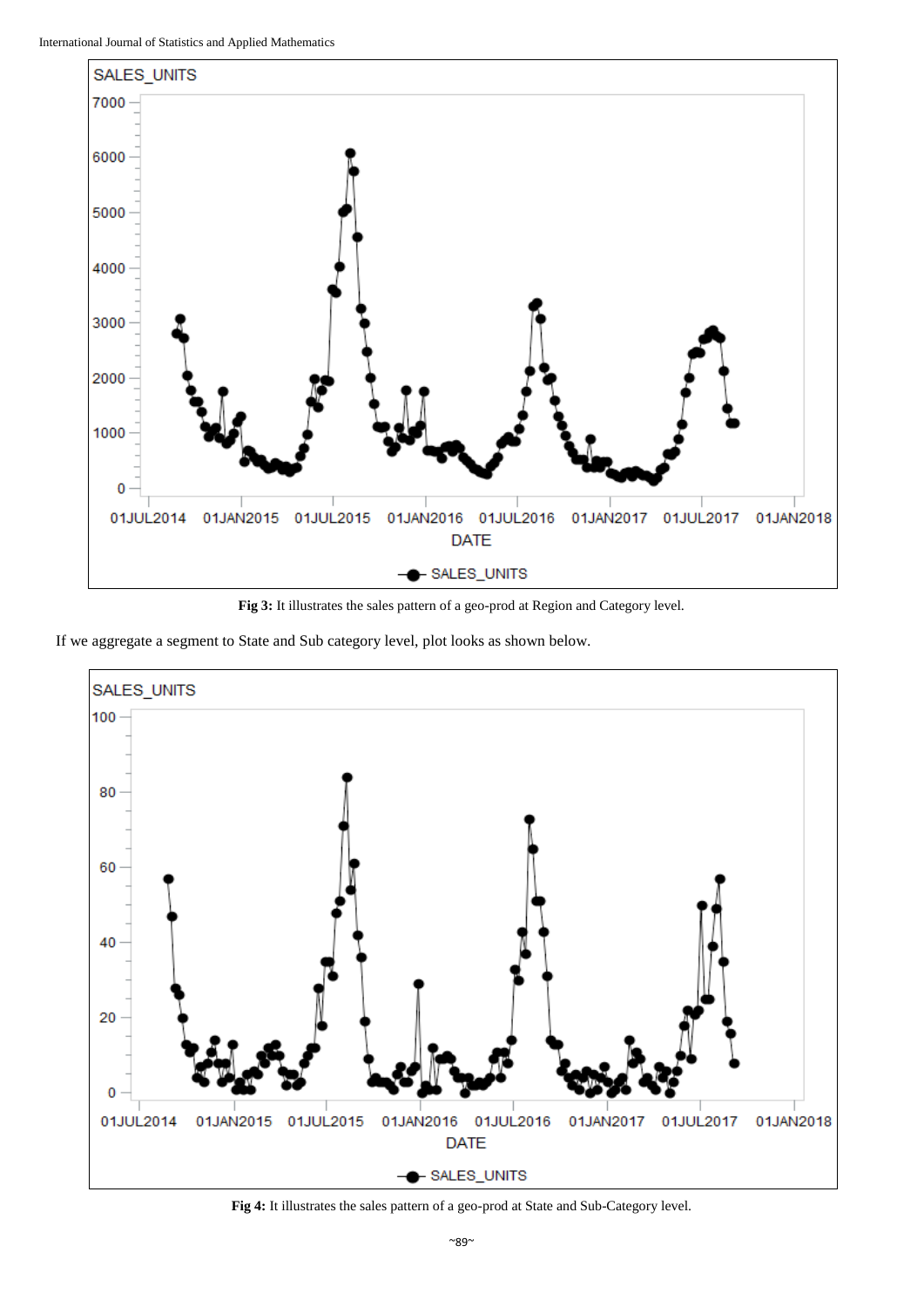If we aggregate a segment to Store and SKU level, plot looks as shown below.



**Fig 5:** It illustrates the sales pattern of a geo-prod at Store and SKU level.

So, it is better to build model at top levels in the same segment instead of building models at very low level. The aggregation levels should satisfy the conditions of data sufficiency and consistency. Then only fitted models can outfit the results. If we observe above figures (3,4 and 5), Figure 3 has consistent and sufficient data compared to other two levels. A forecasting model can outperform on region and category level aggregated data as there is a specific pattern in the data. So, a forecasting model can extract timeseries components effectively.

# **Missing Values**

Missing values are very common in any type of data. They may appear in time series for number of reasons including recording failure or previous attempts at cleaning the data. Missing values are presented in a timeseries data by a sequence gap in the time values. Before going to build statistical models on the data, need to replace missing values with proper values. There are so many ways to replace missing values. Here we have described about four methods. They are,

- a. The missing observations are replaced with median value of the time series of observed values. But this method is outlier sensitive methods. If there are any outliers in the data, they may influence the median value.
- b. Missing values may be replaced by using cubic spline interpolation method. This method is most popular of spline interpolation.
- c. We can replace missing values by using AR (1). For this method, all the time series data prior to missing value are used to forecast the missing value. The first point of this forecast is used as the estimate for the first missing value.

d. We can replace current missing values by using average of same period(s) in previous years available information.

# **Outliers**

Outliers are the observations that differ extremely from the rest of the observations in the timeseries data. These outliers may change the mean of the series resulting spurious results. These outliers may appear due to the following reasons.

- a. Natural disaster or war.
- b. Human errors: Mistakes at data entry or mistakes at data collection.
- c. Intentionally reporting incorrect data.

Detecting outliers is important because they have an impact on the selection of the models, estimation of the parameters and forecasts. In timeseries data, outliers classified into 5 categories. They are

- a. Additive Outliers
- b. Temporal Changes
- c. Level Shifts
- d. Innovation Outliers
- Seasonal Level Shift

There are number of techniques to identify the outliers in the data including STL decomposition, Classification and Regression Trees, ARIMA, Exponential smoothing, Neural networks, etc. We need to detect and adjust identified outliers by using suitable outlier detection methods.

# **Demand Factors**

Three types of variables can be used in a model. They are dependent, independent and derived variables. Independent